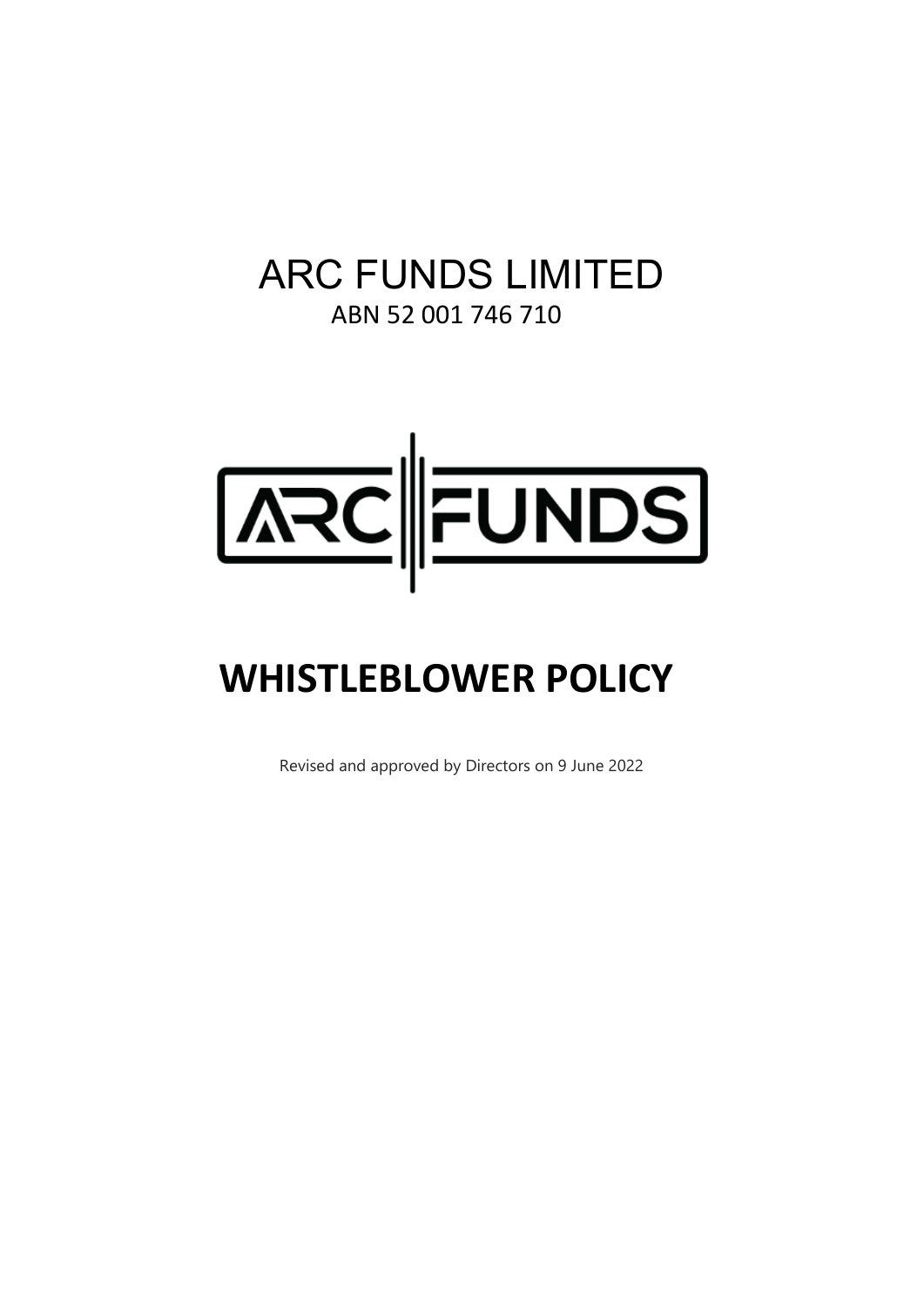

# **1. Policy**

ARC Funds Limited (ARC) are committed to maintaining a high standard of integrity, business confidence and good corporate governance in delivering our activities.

It is imperative that operations of ARC are delivered in a professional, ethical and reliable manner.

This Whistleblower Policy (**Policy**) forms part of our risk management framework and is an important part of achieving the above corporate objectives. It has been prepared in accordance with the requirements of section 1317AI of the *Corporations Act 2001* (Cth) (the **Corporations Act**).

# **2. Purpose**

ARC is committed to the highest standards of conduct and ethical behaviour in all of our business activities and to promoting and supporting a culture of honest and ethical behaviour, corporate compliance and good corporate governance.

ARC encourages the reporting of any instances of suspected unethical, illegal, fraudulent or undesirable conduct involving ARC businesses and provides protections and measures so that those persons who make a report may do so confidentially and without fear of intimidation, disadvantage or reprisal.

This policy will be made available to officers and employees of the company via the ARC internet website and in such other ways as will ensure the policy is available to employees and persons wishing to use it.

# **3. Misconduct covered by this policy**

# **3.1 What is Reportable Conduct?**

You may make a report under this policy if you have reasonable grounds to suspect that a ARC director, officer, employee, contractor, supplier, tenderer or other person who has business dealings with ARC has engaged in conduct ("**Reportable Conduct**") which:

- is dishonest, fraudulent or corrupt, including bribery or other activity in breach of the ARC Anti-Fraud and Corruption Policy;
- is illegal activity (such as theft, violence, harassment or intimidation, criminal damage to property or other breaches of state or federal law);
- is unethical or in breach of ARC policies (such as dishonestly altering company records or data, adopting questionable accounting practices or wilfully breaching ARC Code of Conduct or other policies or procedures);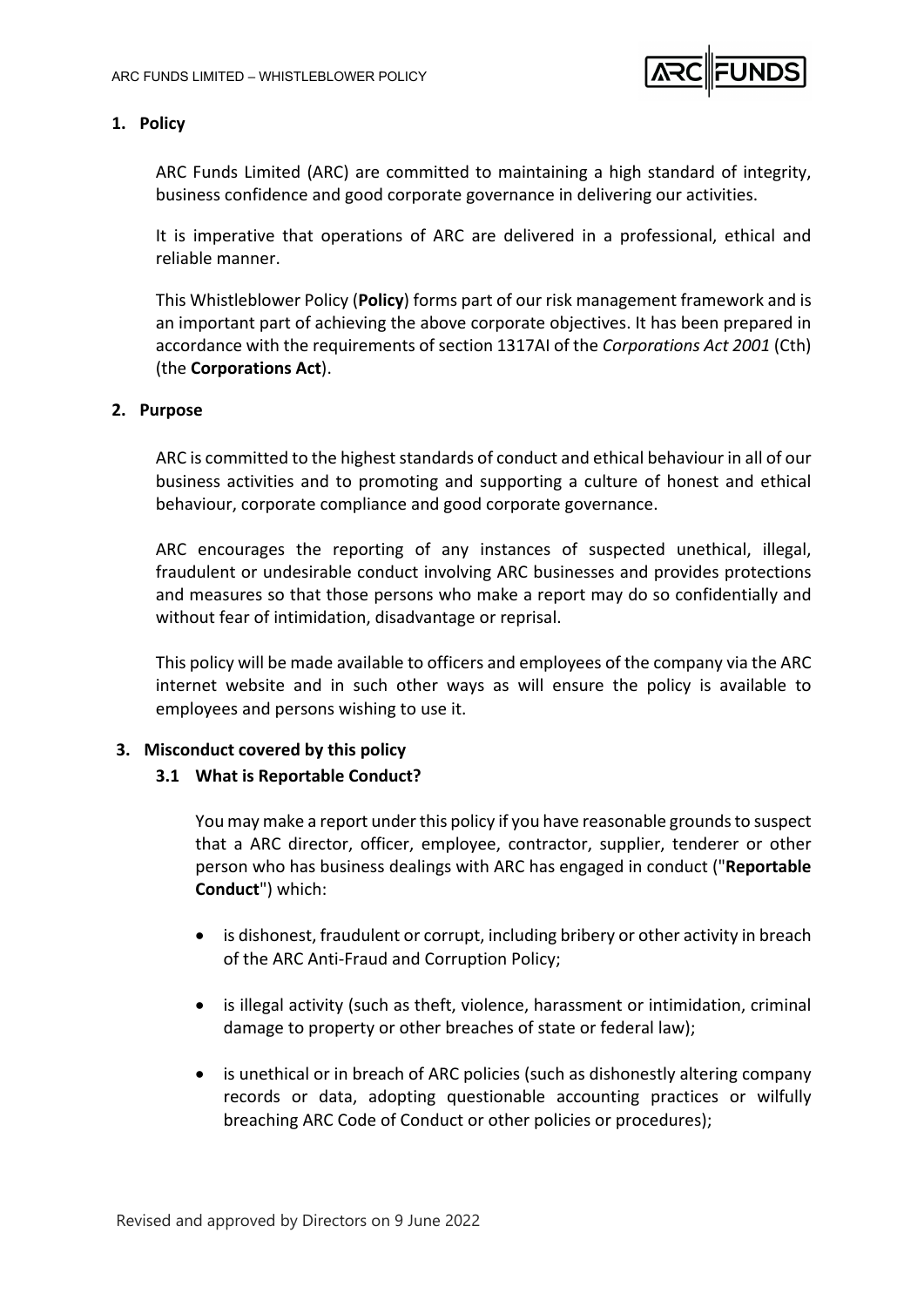

- is potentially damaging to ARC, an ARC employee or a third party, such as unsafe work practices, environmental damage, health risks or abuse of ARC property or resources;
- amounts to an abuse of authority;
- may cause financial loss to ARC or damage its reputation or be otherwise detrimental to ARC interests;
- involves any other kind of misconduct or an improper state of affairs or circumstances; or
- involves harassment, discrimination, victimisation or bullying, other than personal work-related grievances as defined in the *Corporations Act 2001* (Cth) ("**Corporations Act**").

# **3.2 Reasonable Grounds**

The Whistleblower must have reasonable grounds to suspect that the misconduct has occurred or an improper state of affairs exists in relation to our company or a related company.

Should any person wish to make a disclosure but is concerned as to whether their suspicions have reasonable grounds, advice can be sought from the Whistleblower Officer.

Persons seeking protection as a Whistleblower are also entitled to seek their own legal advice as to a possible disclosure and make disclosure to their lawyer for the purpose of obtaining such advice or legal representation.

#### **3.3 False Reports**

A disclosure may have serious consequences, including potential damage to the career prospects and reputation of people who are the subject of allegations of wrongdoing. It also involves considerable time and effort to investigate matters. Therefore, it is important that those who make a disclosure under this Policy do so based on reasonable grounds for believing that the information disclosed is correct.

Any deliberately false disclosures will be treated seriously and where made by an employee will have disciplinary consequences.

**Annexure A** describes special protections for whistleblowers who disclose information concerning misconduct or an improper state of affairs or circumstances in relation to ARC or a related body corporate under the Corporations Act.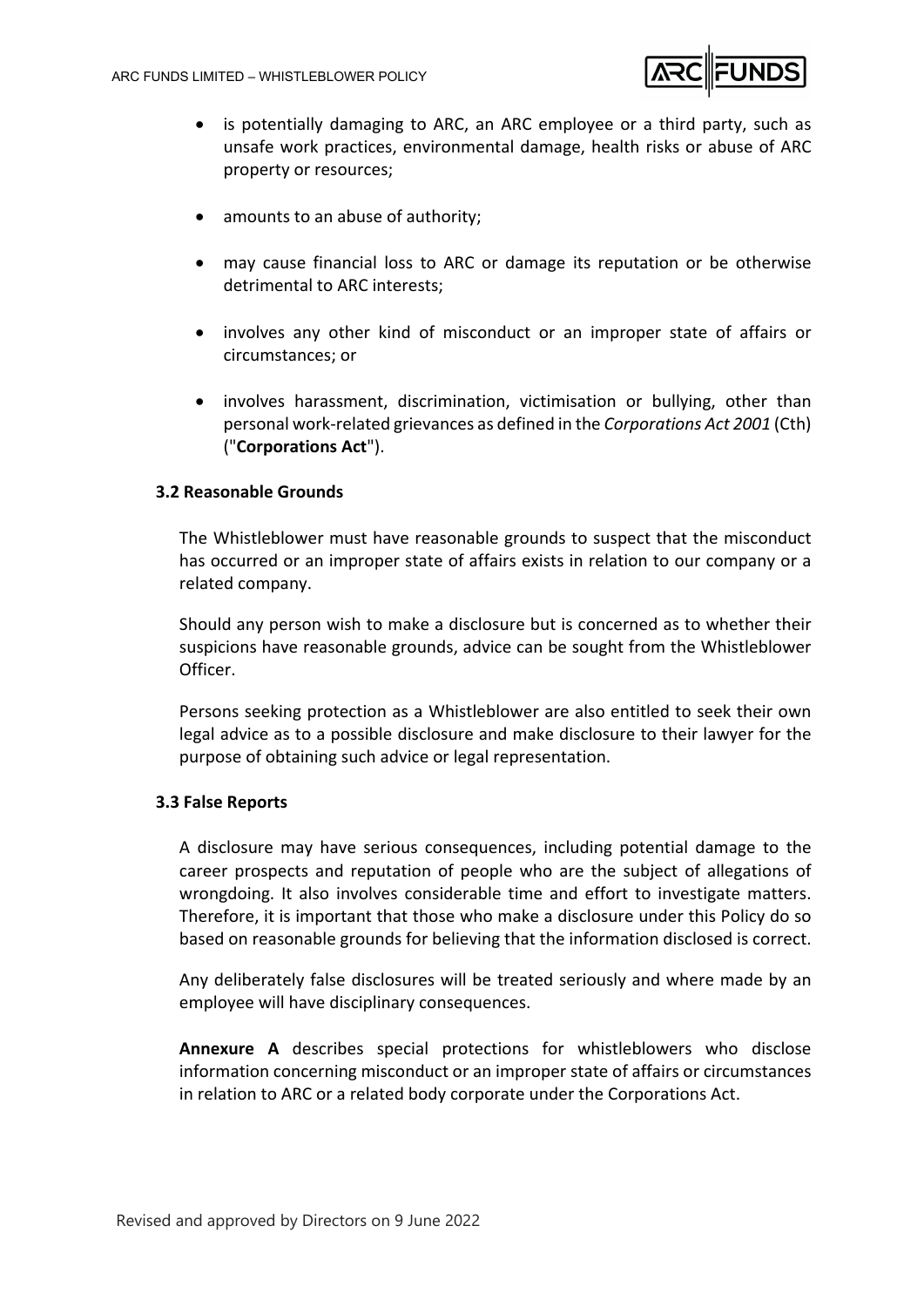

#### **4. Who can I make a report to?**

ARC has several channels for making a report if you become aware of any issue or behaviour which you consider to be Reportable Conduct.

**For the purposes of this policy** to ensure appropriate escalation and timely investigation, we request that reports are made to our Protected Disclosure Officer, listed below.

Reports may also be posted to: GPO Box 635 BRISBANE QLD 4001 (marked to the attention of one of the Protected Disclosure Officers).

You may also raise the matter with an "officer" of the company. This includes a director, or a senior manager in the company who makes, or participates in making, decisions that affect the whole, or a substantial part, of the business of the company, or who has the capacity to affect significantly the company's financial standing. This may include the Chairman, any Director or Executive Director.

| <b>Staff Member</b>           | <b>Responsibility</b>               |
|-------------------------------|-------------------------------------|
| <b>ARC Executive Director</b> | <b>Protected Disclosure Officer</b> |
| <b>Wayne Massey</b>           |                                     |
| Phone: 0408 718 276           |                                     |
| Email: wayne@arcfunds.com.au  |                                     |

#### **5. ARC Investigation of Reportable Conduct**

ARC will investigate all matters reported under this policy as soon as practicable after the matter has been reported. A Protected Disclosure Officer may, with your consent, appoint a person to assist in the investigation of a report. Where appropriate, ARC will provide feedback to you regarding the investigation's progress and/or outcome (subject to considerations of the privacy of those against whom allegations are made).

The investigation will be conducted in an objective and fair manner, and otherwise as is reasonable and appropriate having regard to the nature of the Reportable Conduct and the circumstances.

While the particular investigation process and enquiries adopted will be determined by the nature and substance of the report, in general, as soon as practicable upon receipt of the report, if the report is not anonymous, a Protected Disclosure Officer or investigator will contact you to discuss the investigation process including who may be contacted and such other matters as are relevant to the investigation.

Where a report is submitted anonymously, ARC will conduct the investigation and its enquiries based on the information provided to it.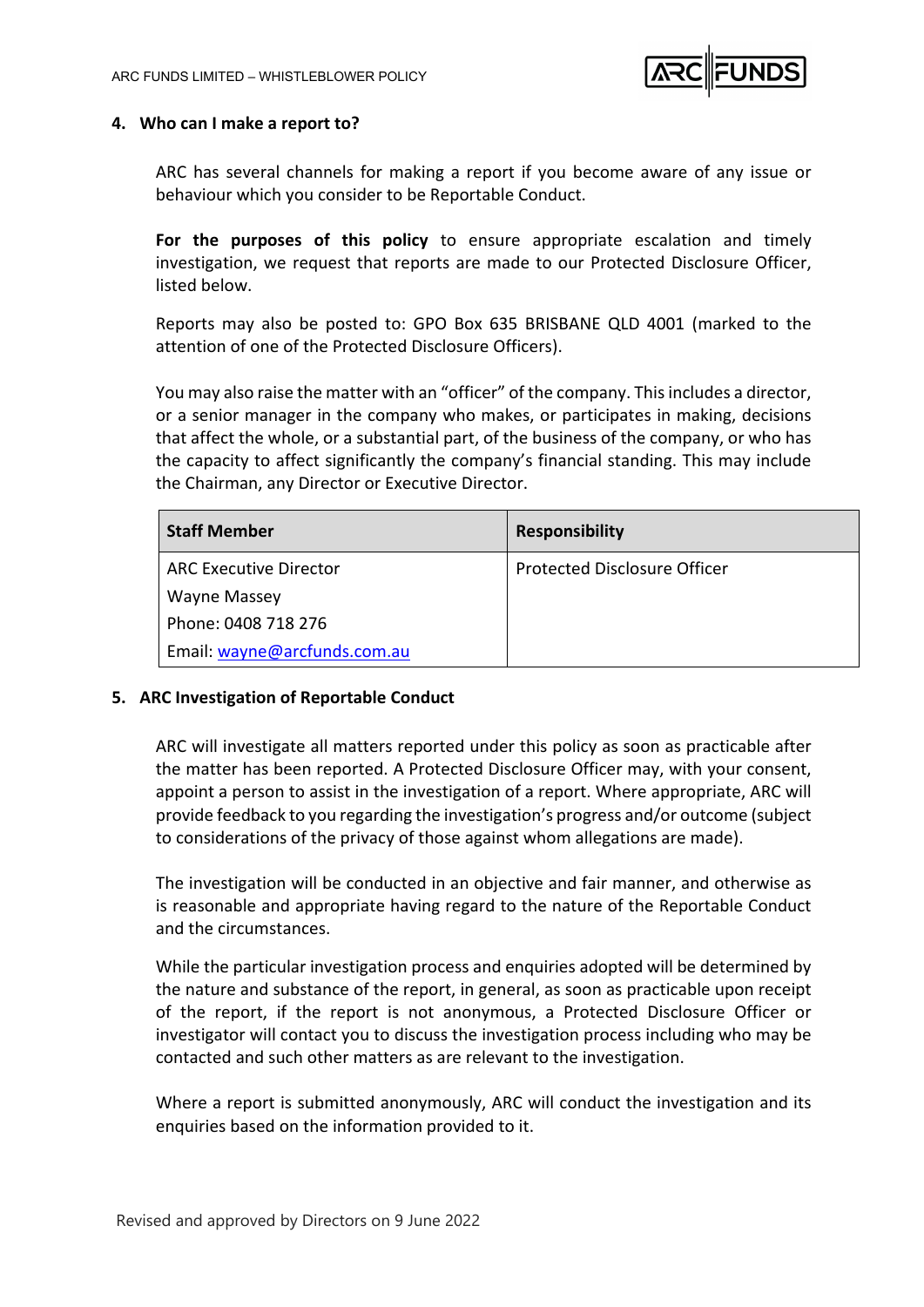

#### **6. Protection of Whistleblowers**

ARC is committed to ensuring confidentiality in respect of all matters raised under this policy, and that those who make a report are treated fairly and do not suffer detriment.

(a) *Protection against detrimental conduct* 

Detrimental treatment includes dismissal, demotion, harassment, discrimination, disciplinary action, bias, threats or other unfavourable treatment connected with making a report.

If you are subjected to detrimental treatment as a result of making a report under this policy you should:

- Inform a protected disclosure officer, officer or senior manager within your relevant division/business unit immediately under the divisional whistleblower policy; or
- raise it in accordance with paragraph 4 of this policy.
- (b) Protection of your identity and confidentiality

Subject to compliance with legal requirements, upon receiving a report under this policy, ARC will only share your identity as a whistleblower or information likely to reveal your identity if:

- you consent;
- the concern is reported to the Australian Securities and Investments Commission ("**ASIC**"), the Australian Prudential Regulation Authority ("**APRA**"), the Tax Commissioner or the Australian Federal Police ("**AFP**"); or
- the concern is raised with a lawyer for the purpose of obtaining legal advice or representation.

If ARC needs to investigate a report, it may disclose information that could lead to your identification, but it will take reasonable steps to reduce this risk.

Any disclosures of your identity or information likely to reveal your identity will be made on a strictly confidential basis.

*(c) Protection of files and records* 

All files and records created from an investigation will be retained securely.

Unauthorised release of information to someone not involved in the investigation (other than senior managers or directors who need to know to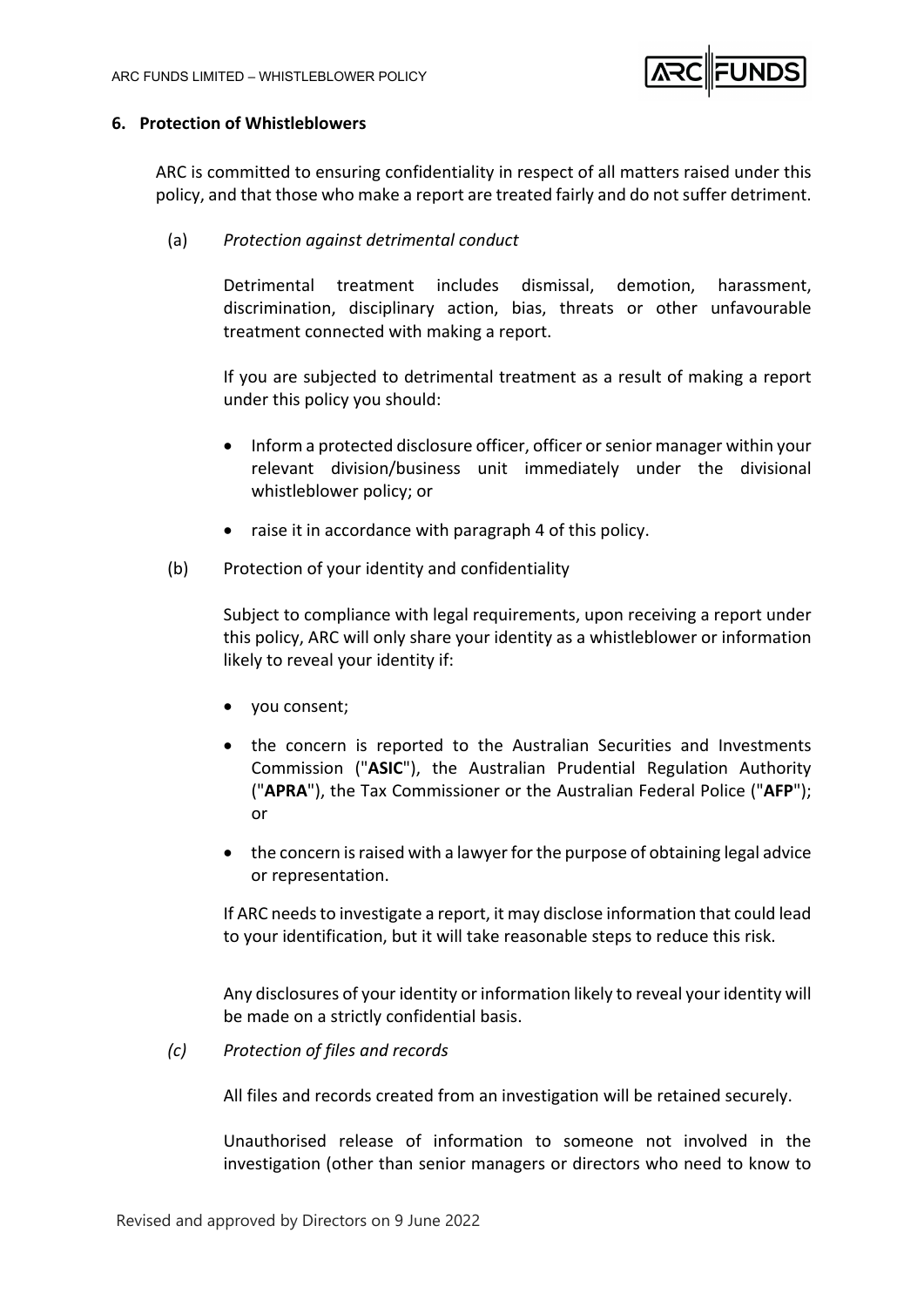

take appropriate action, or for corporate governance purposes) without your consent as a whistleblower will be a breach of this policy.

Whistleblowers are assured that a release of information in breach of this policy will be regarded as a serious matter and will be dealt with under ARC's' disciplinary procedures.

The Corporations Act gives special protection to disclosures about breaches of that Act, provided certain conditions are met – refer to **Annexure A** for further details.

The *Taxation Administration Act 1953 (Cth)* ("**Taxation Administration Act**") also gives special protection to disclosures about breaches of any Australian tax law, provided certain conditions are met.

# **7. Duties of employees in relation to reportable conduct**

It is expected that employees of ARC who become aware of actual or suspect on reasonable grounds, potential cases of Reportable Conduct will make a report under this policy or under other applicable policies.

# **8. Group Reporting Procedures**

The Chairman and Protected Disclosure Officers (as appropriate) will report to the ARC Board on the number and type of whistleblower incident reports annually, to enable ARC to address any issues.

These reports will be made on a 'no names' basis, maintaining the confidentiality of matters raised under this policy.

The Audit Committee will receive copies of these Chairman whistleblower reports, and whistleblower reports from Protected Disclosure Officers (as appropriate). In addition, serious and/or material Reportable Conduct will be considered by the Protected Disclosure Officers for immediate referral to the Chairman of the Audit Committee.

#### **9. Responsibilities**

| <b>Position or Committee</b> | <b>Responsibility</b>                                        |
|------------------------------|--------------------------------------------------------------|
| <b>ARC Board</b>             | Review this policy document.                                 |
|                              | Understand their obligations under this policy.<br>$\bullet$ |
| <b>Audit Risk Committee</b>  | Receive and review whistleblower reports from the            |
|                              | Chairman and Protected Disclosure Officers.                  |
|                              | Understand their obligations under this policy.<br>$\bullet$ |
| Chairman                     | Receive whistleblower reports.<br>$\bullet$                  |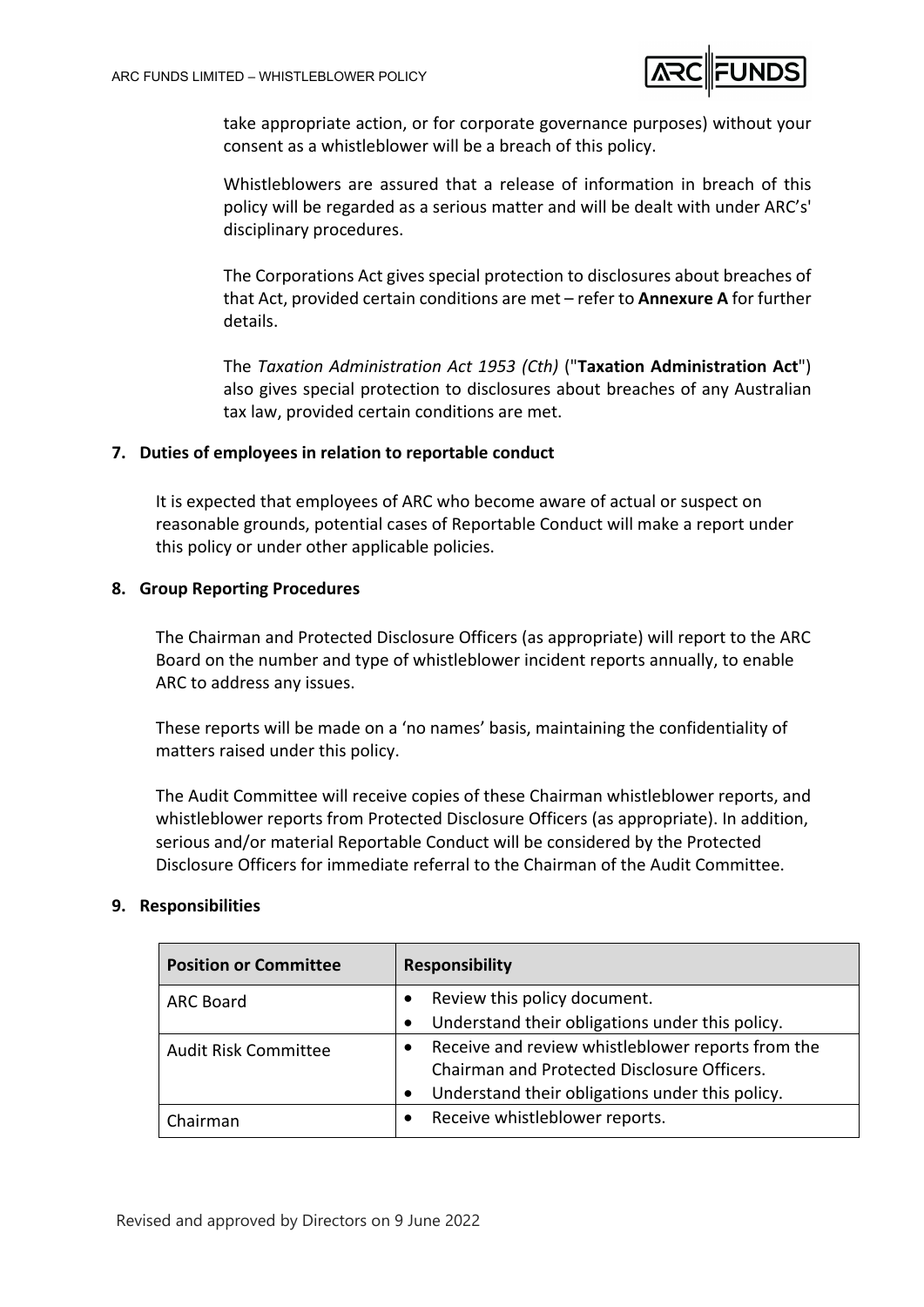

|                              | Report to the ARC Board on the number and type of<br>$\bullet$<br>whistleblower incident reports, to be undertaken on an<br>annual basis.<br>Provide a copy of whistleblower reports to the Audit<br>$\bullet$<br>Committee.<br>Understand their obligations under this policy.<br>$\bullet$                                        |
|------------------------------|-------------------------------------------------------------------------------------------------------------------------------------------------------------------------------------------------------------------------------------------------------------------------------------------------------------------------------------|
| Protected Disclosure Officer | Receive whistleblower reports.<br>$\bullet$<br>Report to the ARC Board on the number and type of<br>٠<br>whistleblower incident reports, to be undertaken on an<br>annual basis.<br>Provide a copy of whistleblower reports to the Audit<br>$\bullet$<br>Committee.<br>Understand their obligations under this policy.<br>$\bullet$ |
| Director/Executive Director  | Receive whistleblower reports.<br>$\bullet$<br>Understand their obligations under this policy.<br>$\bullet$                                                                                                                                                                                                                         |

# **10. Monitoring and Compliance**

This policy cannot be amended without approval of the ARC Board. It will be reviewed from time to time to ensure that it remains effective and meets best practice standards and the needs of ARC.

#### **11. Related Documents, References and Standards**

List here the relevant references and the year published using Harvard style referencing and provide document numbers and titles for registered documents. Example on how to set out a reference:

- Corporations Act 2001
- Taxation Administration Act 1953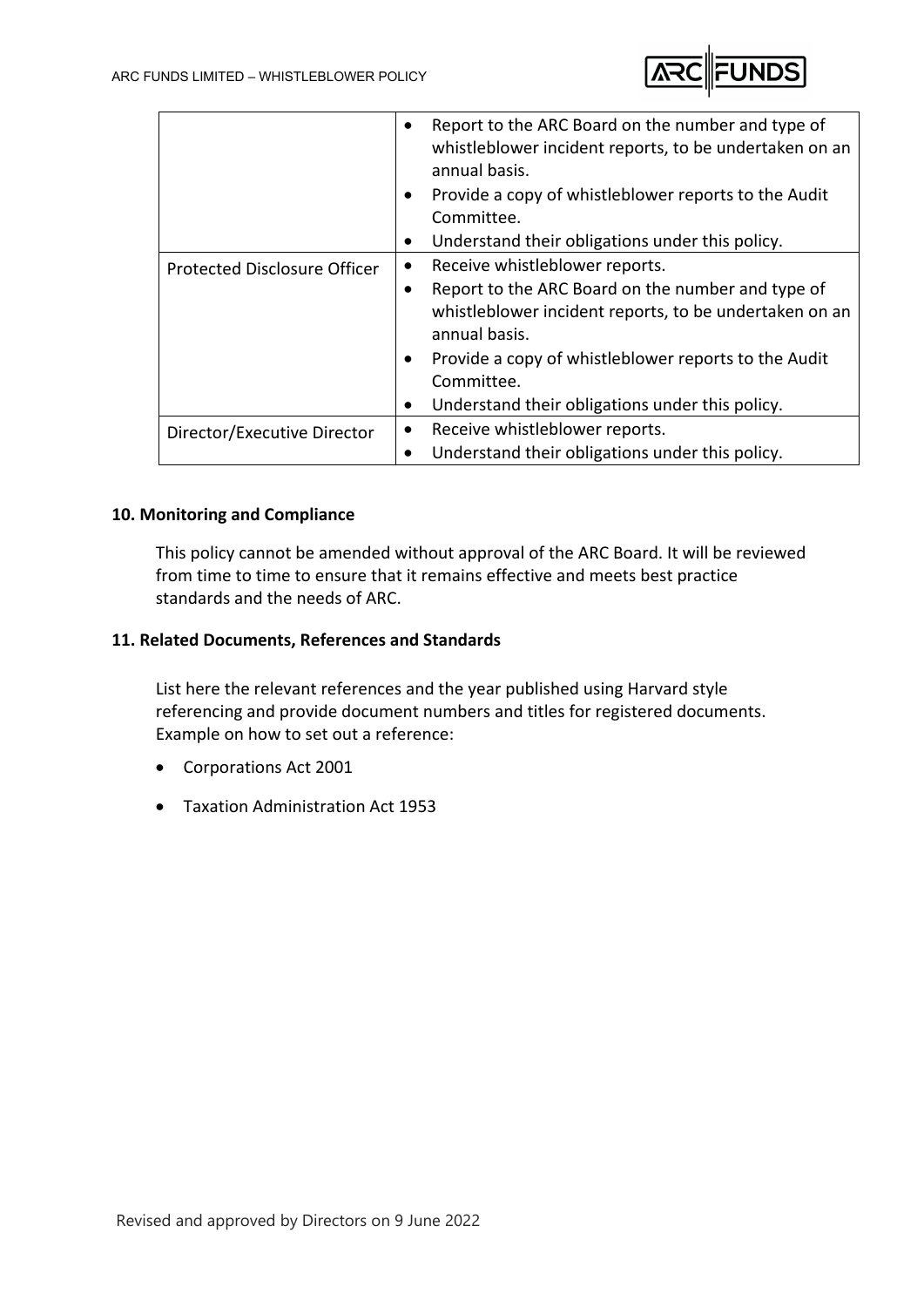

# **Annexure A – Special protections under the Corporations Act1 [1](#page-7-0)**

The Corporations Act gives special protection to disclosures about any misconduct or improper state of affairs relating to ARC if the following conditions are satisfied:

- 1 the whistleblower is or has been:
	- a. an officer or employee of ARC;
	- b. an individual who supplies goods or services to ARC or an employee of a person who supplies goods or services to an ARC company;
	- c. an individual who is an associate of an ARC company; or
	- d. a relative, dependent or dependent of the spouse of any individual referred to at (a) to (c) above;
- 2 the report is made to:
	- a. a Protected Disclosure Officer;
	- b. an officer or senior manager of an ARC company concerned;
	- c. ARC's external auditor (or a member of that audit team)<sup>2</sup>;
	- d. ASIC;
	- f. APRA; or
	- g. a legal practitioner for the purpose of obtaining legal advice or legal representation in relation to the operation of the whistleblower provisions in the Corporations Act;
- 3 the whistleblower has reasonable grounds to suspect that the information being disclosed concerns misconduct, or an improper state of affairs or circumstances in relation to the ARC. This may include a breach of legislation including the Corporations Act, an offence against the Commonwealth punishable by imprisonment for 12 months or more or conduct that represents a danger to the public or financial system.

Examples of conduct which may amount to a breach of the Corporations Act include: insider trading, insolvent trading, breach of the continuous disclosure rules, failure to keep accurate financial records, falsification of accounts, failure of a director or other officer of the Group to act with the care and diligence that a reasonable person would exercise, or to act in good faith in the best interests of the corporation or failure of a director to give notice of any material personal interest in a matter relating to the affairs of the company.

The protections given by the Corporations Act when these conditions are met are:

1 the whistleblower is immune from any civil, criminal or administrative legal action (including disciplinary action) for making the disclosure;

<sup>1</sup> See Part 9.4AAA of the *Corporations Act 2001 (Cth).*

<span id="page-7-1"></span><span id="page-7-0"></span><sup>2</sup> ARC's external auditor can be found in its Annual Report and as at 30 June 2019 was Bentleys Brisbane (Audit) Pty Ltd.